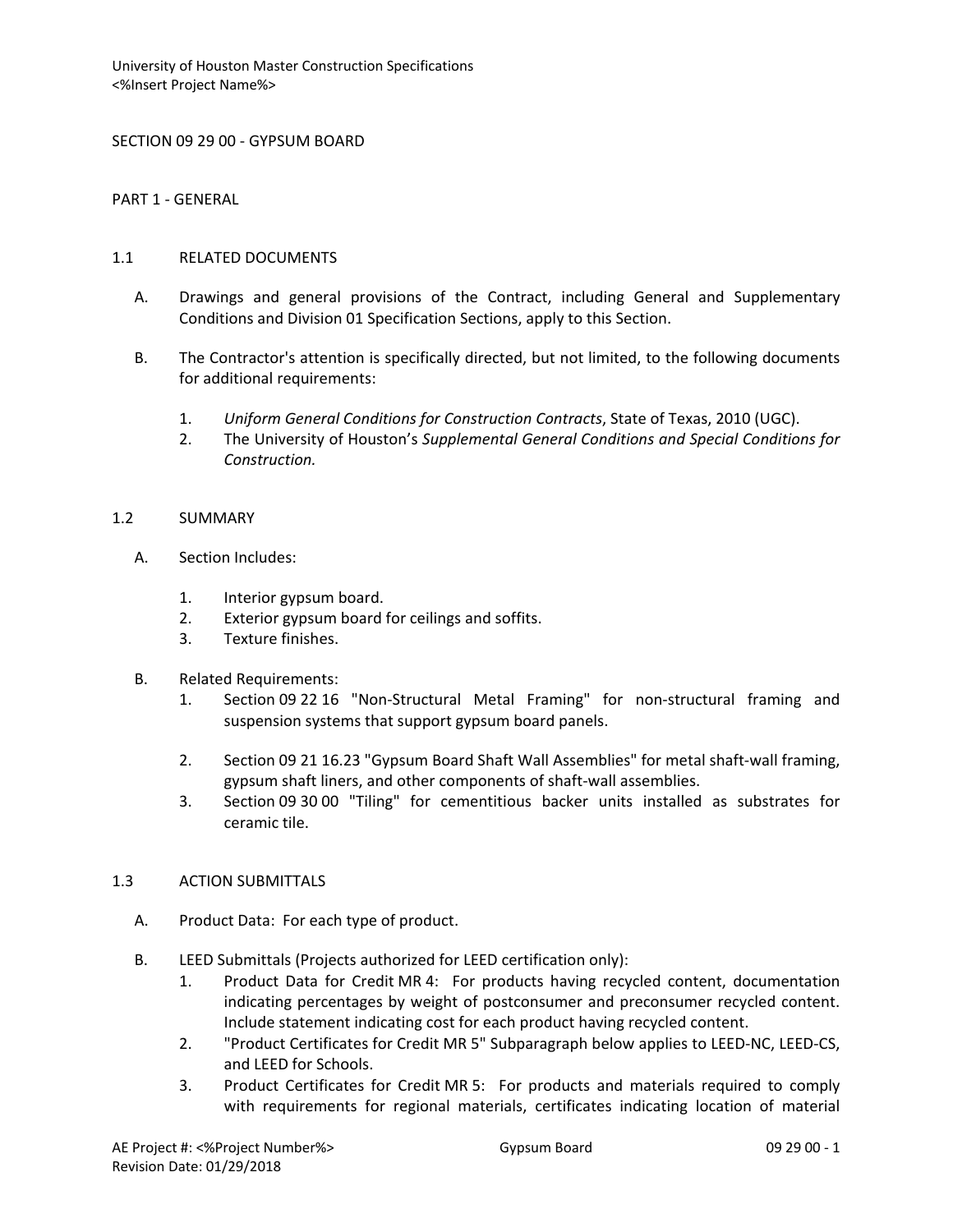manufacturer and point of extraction, harvest, or recovery for each raw material. Include statement indicating distance to Project, cost for each regional material, and fraction by weight that is considered regional.

- 4. "Product Certificates for Credit MR 5" Subparagraph below applies to LEED-CI. Retain option for Credit MR 5, Option 2.
- 5. Product Certificates for Credit MR 5: For products and materials required to comply with requirements for regionally manufactured[ **and regionally extracted and manufactured**] materials. Include statement indicating cost for each regionally manufactured material.
- 6. First subparagraph below applies to LEED-CI Credit MR 5, Option 1 and Option 2.
- 7. Include statement indicating location of manufacturer and distance to Project for each regionally manufactured material.
- 8. First subparagraph below applies to LEED-CI Credit MR 5, Option 2.
- 9. Include statement indicating location of manufacturer and point of extraction, harvest, or recovery for each raw material used in regionally extracted and manufactured materials. Indicate distance to Project and fraction by weight of each regionally manufactured material that is regionally extracted.
- 10. "Product Data for Credit IEQ 4.1" Subparagraph below applies to LEED-NC, LEED-CI, and LEED-CS; coordinate with requirements for adhesives.
- 11. Product Data for Credit IEQ 4.1: For adhesives used to laminate gypsum board panels to substrates, documentation including printed statement of VOC content.
- 12. "Laboratory Test Reports for Credit IEQ 4" Subparagraph below applies to LEED for Schools.
- 13. Laboratory Test Reports for Credit IEQ 4: For adhesives used to laminate gypsum board panels to substrates, documentation indicating that products comply with the testing and product requirements of the California Department of Health Services' "Standard Practice for the Testing of Volatile Organic Emissions from Various Sources Using Small-Scale Environmental Chambers."
- C. Samples: For the following products:
	- 1. Trim Accessories: Full-size Sample in 12-inch- long length for each trim accessory indicated.
	- 2. Textured Finishes: Manufacturer's standard size for each textured finish indicated and on same backing indicated for Work.

# 1.4 QUALITY ASSURANCE

- A. Mockups: Before beginning gypsum board installation, install mockups of at least 100 sq. ft. in surface area to demonstrate aesthetic effects and set quality standards for materials and execution.
	- 1. Install mockups for the following:
		- a. Each level of gypsum board finish indicated for use in exposed locations.
		- b. Each texture finish indicated.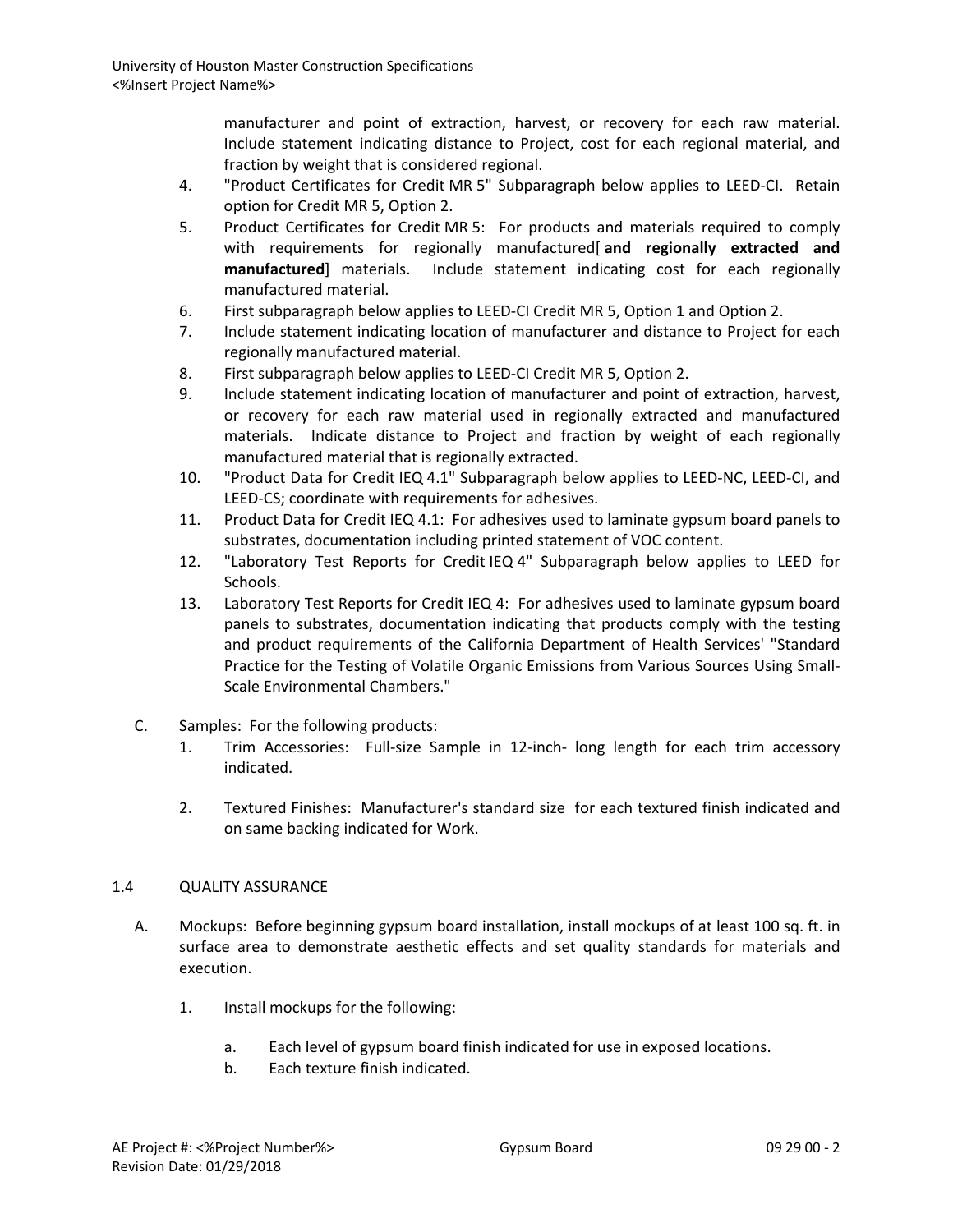- 2. Apply or install final decoration indicated, including painting and wallcoverings, on exposed surfaces for review of mockups.
- 3. Simulate finished lighting conditions for review of mockups.
- 4. Subject to compliance with requirements, approved mockups may become part of the completed Work if undisturbed at time of Substantial Completion.

### 1.5 DELIVERY, STORAGE AND HANDLING

A. Store materials inside under cover and keep them dry and protected against weather, condensation, direct sunlight, construction traffic, and other potential causes of damage. Stack panels flat and supported on risers on a flat platform to prevent sagging.

#### 1.6 FIELD CONDITIONS

- A. Environmental Limitations: Comply with ASTM C 840 requirements or gypsum board manufacturer's written recommendations, whichever are more stringent.
- B. Do not install paper-faced gypsum panels until installation areas are enclosed and conditioned.
- C. Do not install panels that are wet, those that are moisture damaged, and those that are mold damaged.
	- 1. Indications that panels are wet or moisture damaged include, but are not limited to, discoloration, sagging, or irregular shape.
	- 2. Indications that panels are mold damaged include, but are not limited to, fuzzy or splotchy surface contamination and discoloration.

# PART 2 - PRODUCTS

# 2.1 PERFORMANCE REQUIREMENTS

- A. Fire-Resistance-Rated Assemblies: For fire-resistance-rated assemblies, provide materials and construction identical to those tested in assembly indicated according to ASTM E 119 by an independent testing agency.
- B. STC-Rated Assemblies: For STC-rated assemblies, provide materials and construction identical to those tested in assembly indicated according to ASTM E 90 and classified according to ASTM E 413 by an independent testing agency.
- C. Low-Emitting Materials: For ceiling and wall assemblies, provide materials and construction identical to those tested in assembly and complying with the testing and product requirements of the California Department of Health Services' "Standard Practice for the Testing of Volatile Organic Emissions from Various Sources Using Small-Scale Environmental Chambers."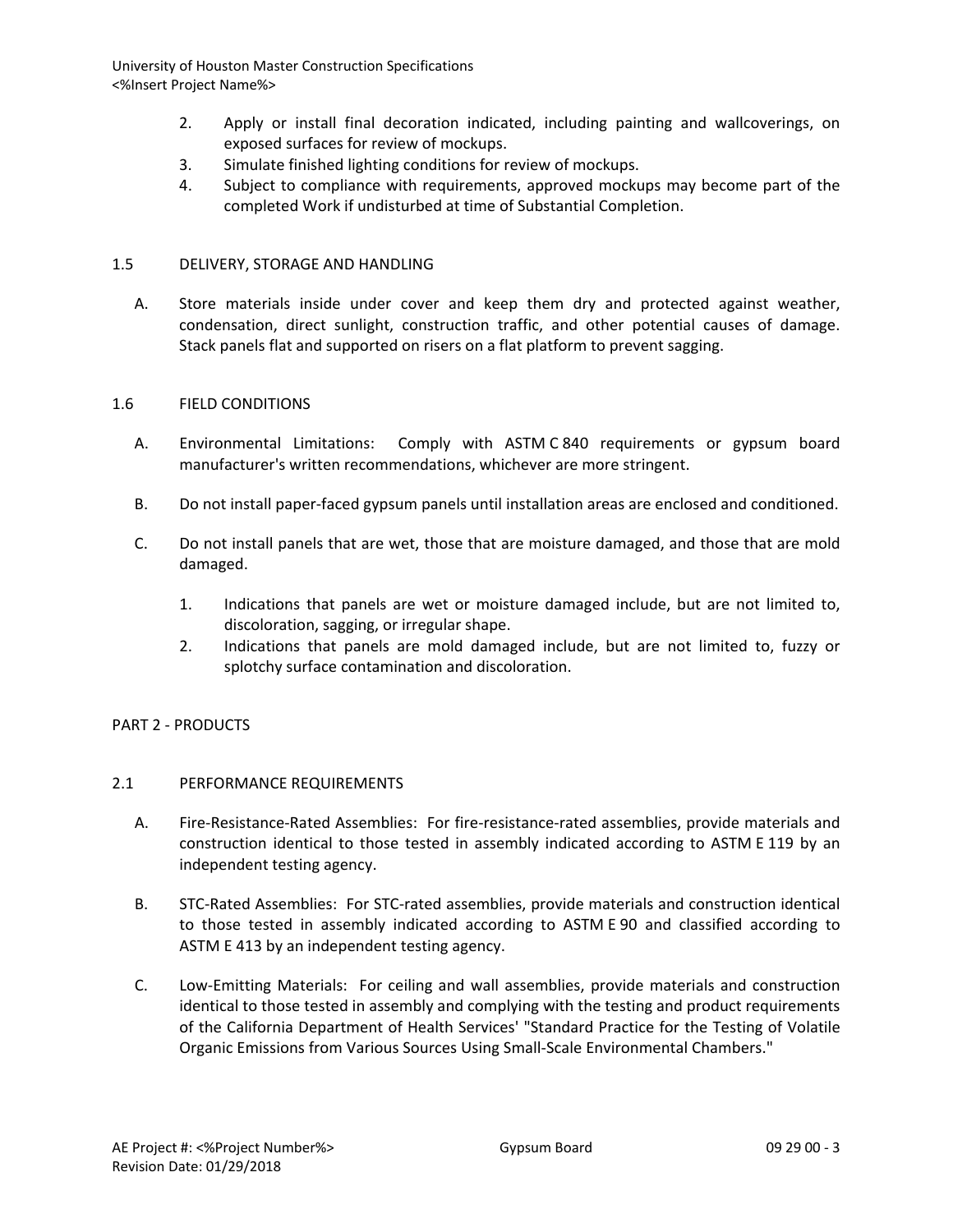# 2.2 GYPSUM BOARD, GENERAL

- A. Recycled Content of Gypsum Panel Products: Postconsumer recycled content plus one-half of preconsumer recycled content not less than 25 percent.
- B. Regional Materials: Gypsum panel products shall be manufactured within 500 miles of Project site from materials that have been extracted, harvested, or recovered, as well as manufactured, within 500 miles of Project site.
- C. Regional Materials: Gypsum panel products shall be manufactured within 500 miles of Project site.
- D. Size: Provide maximum lengths and widths available that will minimize joints in each area and that correspond with support system indicated.

#### 2.3 INTERIOR GYPSUM BOARD

- A. [Manufacturers:](http://www.specagent.com/LookUp/?ulid=249&mf=04&src=wd) Subject to compliance with requirements, provide products by one of the following :
	- 1. [Georgia-Pacific Gypsum LLC.](http://www.specagent.com/LookUp/?uid=123456792438&mf=04&src=wd)
	- 2. [National Gypsum Company.](http://www.specagent.com/LookUp/?uid=123456792440&mf=04&src=wd)
	- 3. [USG Corporation.](http://www.specagent.com/LookUp/?uid=123456792444&mf=04&src=wd)
	- 4. Substitutions: see Section 01 25 00 Substitution Procedures.
- B. Flexible Gypsum Board: ASTM C 1396/C 1396M. Manufactured to bend to fit radii and to be more flexible than standard regular-type gypsum board of same thickness.
	- 1. Thickness: 1/4 inch.
	- 2. Long Edges: Tapered.
	- 3. Mold Resistance: ASTM D 3273, score of 10 as rated according to ASTM D 3274.
- C. Gypsum Ceiling Board: ASTM C 1396/C 1396M.
	- 1. Thickness: 1/2 inch.
	- 2. Long Edges: Tapered.
	- 3. Mold Resistance: ASTM D 3273, score of 10 as rated according to ASTM D 3274.
- D. Abuse-Resistant Gypsum Board: ASTM C 1629/C 1629M, Level 3.
	- 1. Core: 5/8 inch, Type X.
	- 2. Long Edges: Tapered.
	- 3. Mold Resistance: ASTM D 3273, score of 10 as rated according to ASTM D 3274.
- E. Moisture- and Mold-Resistant Gypsum Board: ASTM C 1396/C 1396M. With moisture- and mold-resistant core and paper surfaces.
	- 1. Core: 5/8 inch, regular typeor 5/8 inch, Type X.
	- 2. Long Edges: Tapered.
	- 3. Mold Resistance: ASTM D 3273, score of 10 as rated according to ASTM D 3274.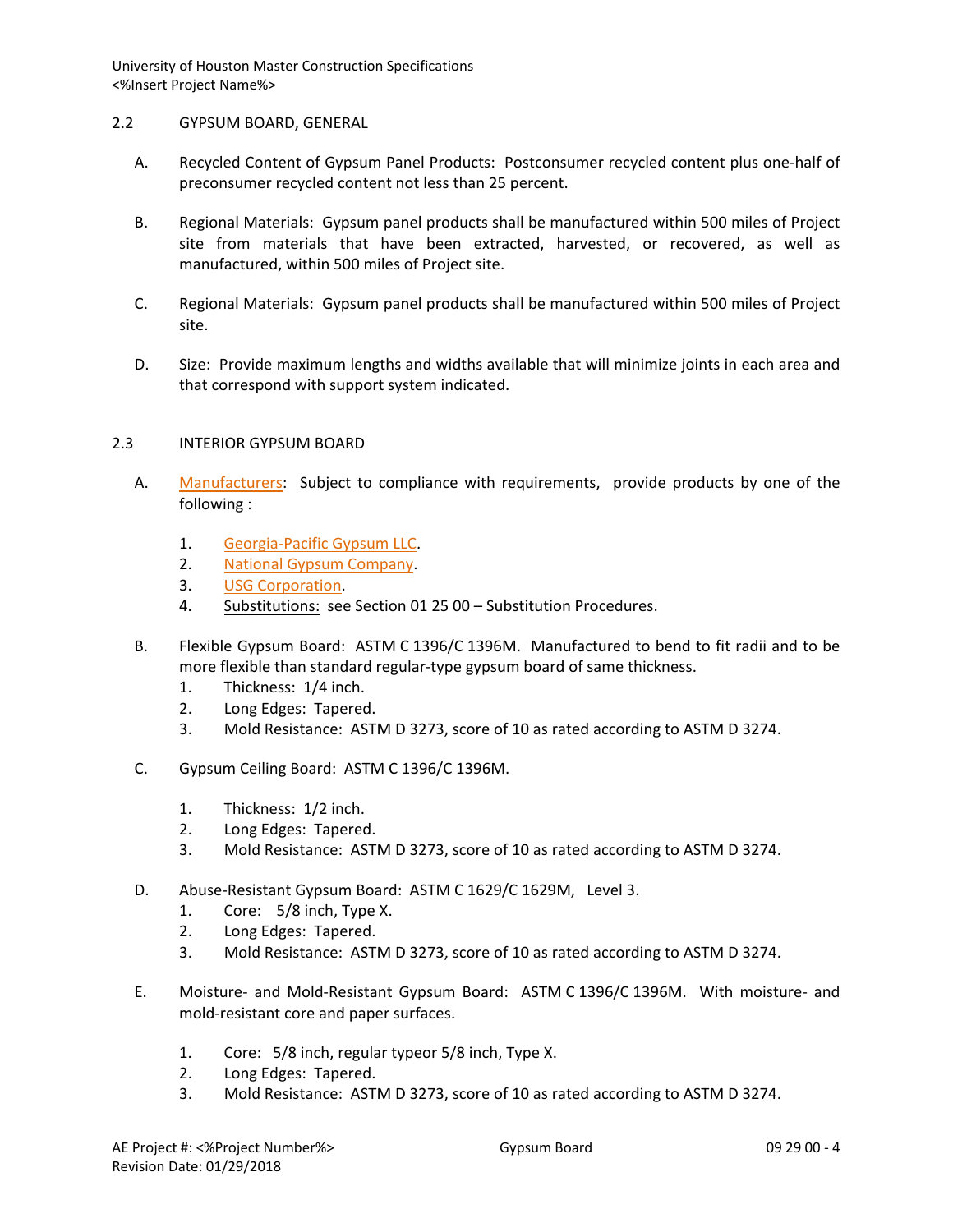# 2.4 SPECIALTY GYPSUM BOARD

- A. Gypsum Board, Type C: ASTM C 1396/C 1396M. Manufactured to have increased fire-resistive capability.
	- 1. [Products:](http://www.specagent.com/LookUp/?ulid=250&mf=04&src=wd) Subject to compliance with requirements, provide one of the following :
		- a. [Georgia-Pacific Gypsum LLC; Fireguard C.](http://www.specagent.com/LookUp/?uid=123456814776&mf=04&src=wd)
		- b. [National Gypsum Company; Gold Bond Fire-Shield C.](http://www.specagent.com/LookUp/?uid=123456814778&mf=04&src=wd)
		- c. [USG Corporation; Firecode C Core.](http://www.specagent.com/LookUp/?uid=123456814781&mf=04&src=wd)
		- d. Substitutions: see Section 01 25 00 Substitution Procedures.
- B. Glass-Mat Interior Gypsum Board: ASTM C 1658/C 1658M. With fiberglass mat laminated to both sides. Specifically designed for interior use.
	- 1. [Products:](http://www.specagent.com/LookUp/?ulid=251&mf=04&src=wd) Subject to compliance with requirements, provide one of the following :
		- a. [Georgia-Pacific Gypsum LLC; DensArmour Plus.](http://www.specagent.com/LookUp/?uid=123456814782&mf=04&src=wd)
		- b. National Gypsum Company; Gold Bond e2XP Interior Extreme.
		- c. Temple-Inland Inc; GreenGlass Interior Gypsum Board.
		- d. Substitutions: See Section 01 25 00 Substitution Procedures.
	- 2. Core: As indicated .
	- 3. Long Edges: Tapered.
	- 4. Mold Resistance: ASTM D 3273, score of 10 as rated according to ASTM D 3274.
- C. Acoustically Enhanced Gypsum Board: ASTM C 1396/C 1396M. Multilayer products constructed of two layers of gypsum boards sandwiching a viscoelastic sound-absorbing polymer core.
	- 1. [Products:](http://www.specagent.com/LookUp/?ulid=252&mf=04&src=wd) Subject to compliance with requirements, provide one of the following :
		- a. [National Gypsum Company; Sound Break.](http://www.specagent.com/LookUp/?uid=123456814783&mf=04&src=wd)
		- b. [Quiet Solution, Quiet Rock.](http://www.specagent.com/LookUp/?uid=123456814784&mf=04&src=wd)
		- c. Substitutions: see Section 01 25 00 Substitution Procedures.
	- 2. Core: As indicated .
	- 3. Long Edges: Tapered.

# 2.5 EXTERIOR GYPSUM BOARD FOR CEILINGS AND SOFFITS

- A. Exterior Gypsum Soffit Board: ASTM C 1396/C 1396M, with manufacturer's standard edges.
	- 1. Products: Subject to compliance with requirements, provide one of the following :
		- a. [Georgia-Pacific Gypsum LLC;](http://www.specagent.com/LookUp/?uid=123456792452&mf=04&src=wd) ToughRock Soffit Board.
		- b. [National Gypsum Company;](http://www.specagent.com/LookUp/?uid=123456792455&mf=04&src=wd) Gold Bond Brand Exterior Soffit Board.
		- c. [USG Corporation;](http://www.specagent.com/LookUp/?uid=123456792459&mf=04&src=wd) Sheetrock Exterior Gypsum Ceiling Board.
		- d. Substitutions: see Section 01 25 00 Substitution Procedures.
	- 2. Core: As indicated .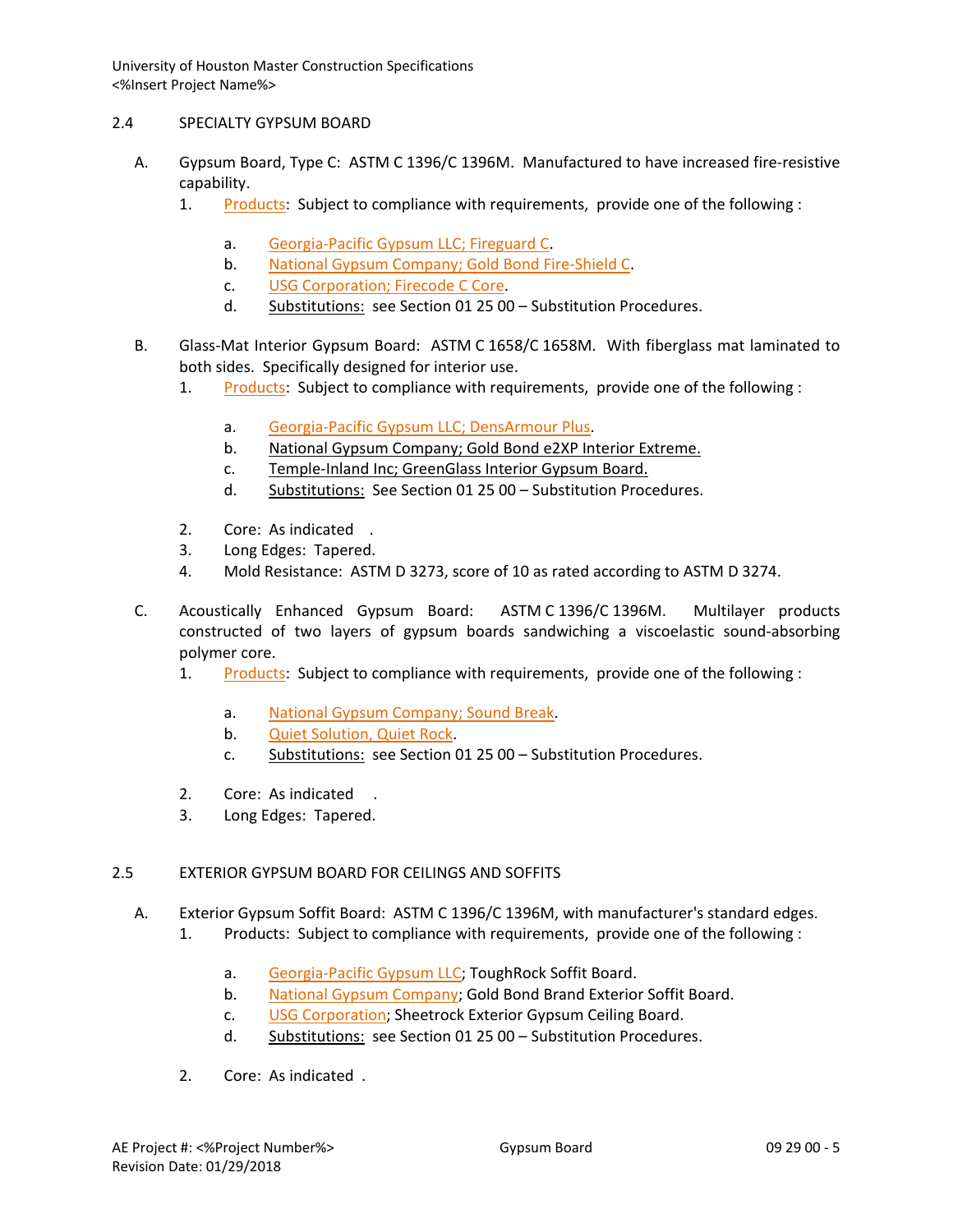- B. Glass-Mat Gypsum Sheathing Board: ASTM C 1177/C 1177M, with fiberglass mat laminated to both sides and with manufacturer's standard edges.
	- 1. [Products:](http://www.specagent.com/LookUp/?ulid=255&mf=04&src=wd) Subject to compliance with requirements, provide one of the following :
		- a. [Georgia-Pacific Gypsum LLC; Dens-Glass Gold.](http://www.specagent.com/LookUp/?uid=123456814787&mf=04&src=wd)
		- b. [National Gypsum Company; Gold Bond, e\(2\)XP.](http://www.specagent.com/LookUp/?uid=123456814788&mf=04&src=wd)
		- c. [USG Corporation; Securock Glass Mat Sheathing.](http://www.specagent.com/LookUp/?uid=123456814789&mf=04&src=wd)
		- d. Substitutions: see Section 01 25 00 Substitution Procedures.
	- 2. Core: As indicated .
- C. Cellulose Fiber-Reinforced Gypsum Sheathing Board: ASTM C 1278/C 1278M, gypsum sheathing, with manufacturer's standard edges.
	- 1. [Products:](http://www.specagent.com/LookUp/?ulid=256&mf=04&src=wd) Subject to compliance with requirements, provide one of the following :
		- a. [USG Corporation; Fiberock Aqua-Tough.](http://www.specagent.com/LookUp/?uid=123456814790&mf=04&src=wd)
		- b. Substitutions: see Section 01 25 00 Substitution Procedures.
	- 2. Type and Thickness: Regular, 1/2 inch thick.
	- 3. Size: 48 by 96 inches .

# 2.6 TILE BACKING PANELS

- A. Glass-Mat, Water-Resistant Backing Board: ASTM C 1178/C 1178M, with manufacturer's standard edges.
	- 1. [Products:](http://www.specagent.com/LookUp/?ulid=257&mf=04&src=wd) Subject to compliance with requirements, provide one of the following :
		- a. CertainTeed Corp.; GlasRoc Tile Backer.
		- b. [Georgia-Pacific Gypsum LLC; DensShield Tile Backer.](http://www.specagent.com/LookUp/?uid=123456814792&mf=04&src=wd)
		- c. Substitutions: see section 01 25 00 Substitution Procedures.
	- 2. Core: As indicated on Drawings .
	- 3. Mold Resistance: ASTM D 3273, score of 10 as rated according to ASTM D 3274.
- B. Cementitious Backer Units: ANSI A118.9 and ASTM C 1288 or 1325, with manufacturer's standard edges.
	- 1. [Products:](http://www.specagent.com/LookUp/?ulid=258&mf=04&src=wd) Subject to compliance with requirements, provide one of the following :
		- a. [Custom Building Products;](http://www.specagent.com/LookUp/?uid=123456814795&mf=04&src=wd) Wonderboard .
		- b. [National Gypsum Company, Permabase](http://www.specagent.com/LookUp/?uid=123456814798&mf=04&src=wd) Cement Board.
		- c. [USG Corporation; DUROCK Cement Board.](http://www.specagent.com/LookUp/?uid=123456814799&mf=04&src=wd)
		- d. Substitutions: see Section 01 25 00 Substitution Procedures.
	- 2. Thickness: As indicated.
	- 3. Mold Resistance: ASTM D 3273, score of 10 as rated according to ASTM D 3274.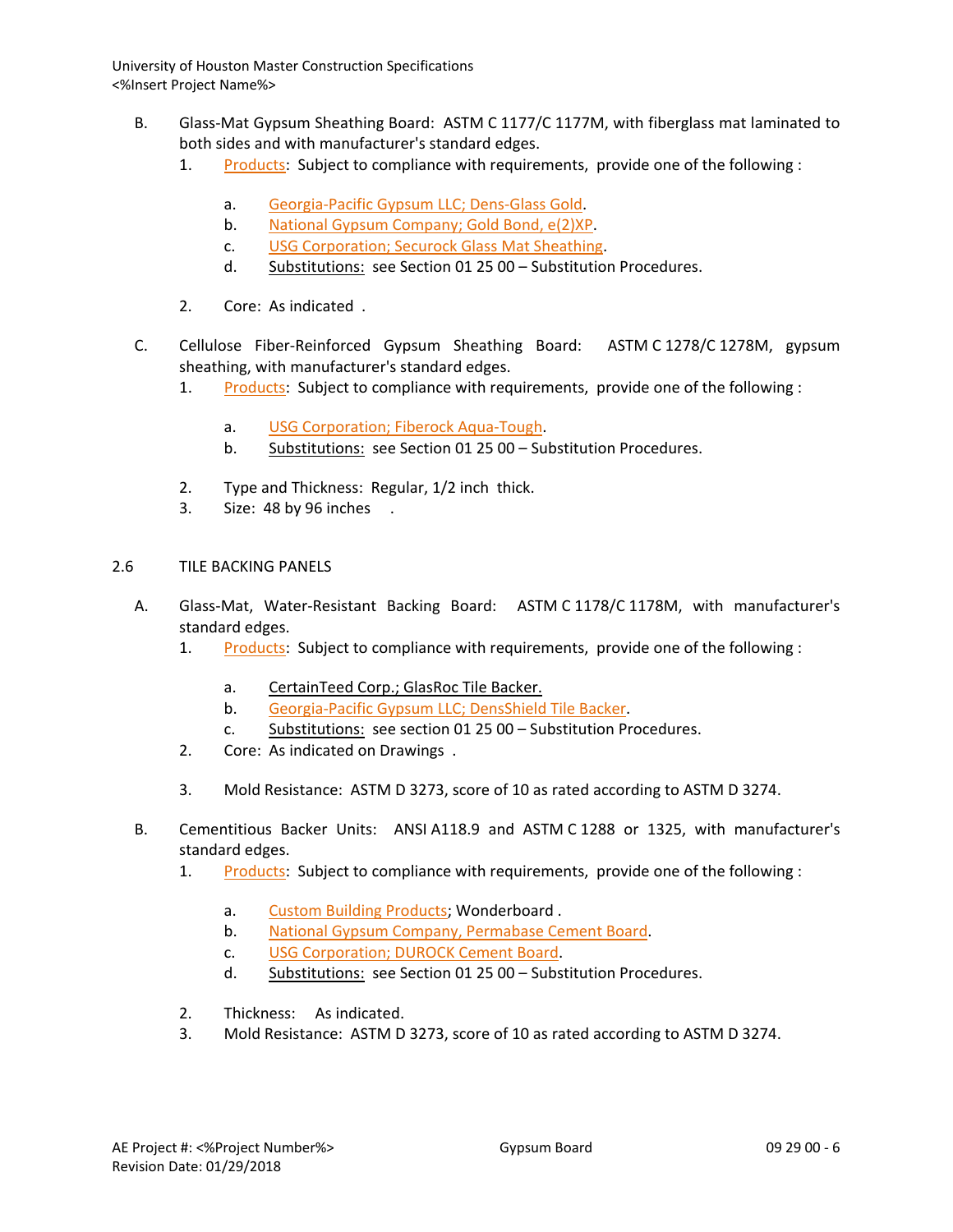### 2.7 TRIM ACCESSORIES

- A. Interior Trim: ASTM C 1047.
	- 1. Material: Galvanized or aluminum-coated steel sheet, rolled zinc, plastic, or paperfaced galvanized steel sheet .
	- 2. Shapes:
		- a. Cornerbead.
		- b. Bullnose bead.
		- c. LC-Bead: J-shaped; exposed long flange receives joint compound.
		- d. L-Bead: L-shaped; exposed long flange receives joint compound.
		- e. U-Bead: J-shaped; exposed short flange does not receive joint compound.
		- f. Expansion (control) joint.
		- g. Curved-Edge Cornerbead: With notched or flexible flanges.
- B. Exterior Trim: ASTM C 1047.
	- 1. Material: Hot-dip galvanized steel sheet, plastic, or rolled zinc .
	- 2. Shapes:
		- a. Cornerbead.
		- b. LC-Bead: J-shaped; exposed long flange receives joint compound.
		- c. Expansion (Control) Joint: One-piece, rolled zinc with V-shaped slot and removable strip covering slot opening.
- C. Aluminum Trim: Extruded accessories of profiles and dimensions indicated.
	- 1. [Manufacturers:](http://www.specagent.com/LookUp/?ulid=260&mf=04&src=wd) Subject to compliance with requirements, provide products by one of the following :
		- a. [Fry Reglet Corp.](http://www.specagent.com/LookUp/?uid=123456792476&mf=04&src=wd)
		- b. [Gordon, Inc.](http://www.specagent.com/LookUp/?uid=123456792479&mf=04&src=wd)
		- c. [Pittcon Industries.](http://www.specagent.com/LookUp/?uid=123456792483&mf=04&src=wd)
		- d. Substitutions: see Section 01 25 00 Substitution Procedures.
	- 2. Aluminum: Alloy and temper with not less than the strength and durability properties of ASTM B 221, Alloy 6063-T5.
	- 3. Finish: Corrosion-resistant primer compatible with joint compound and finish materials specified .

# 2.8 JOINT TREATMENT MATERIALS

- A. General: Comply with ASTM C 475/C 475M.
- B. Joint Tape:
	- 1. Interior Gypsum Board: 10-by-10 self-adhesive glass mesh.
	- 2. Exterior Gypsum Soffit Board: 10-by-10 self-adhesive glass mesh.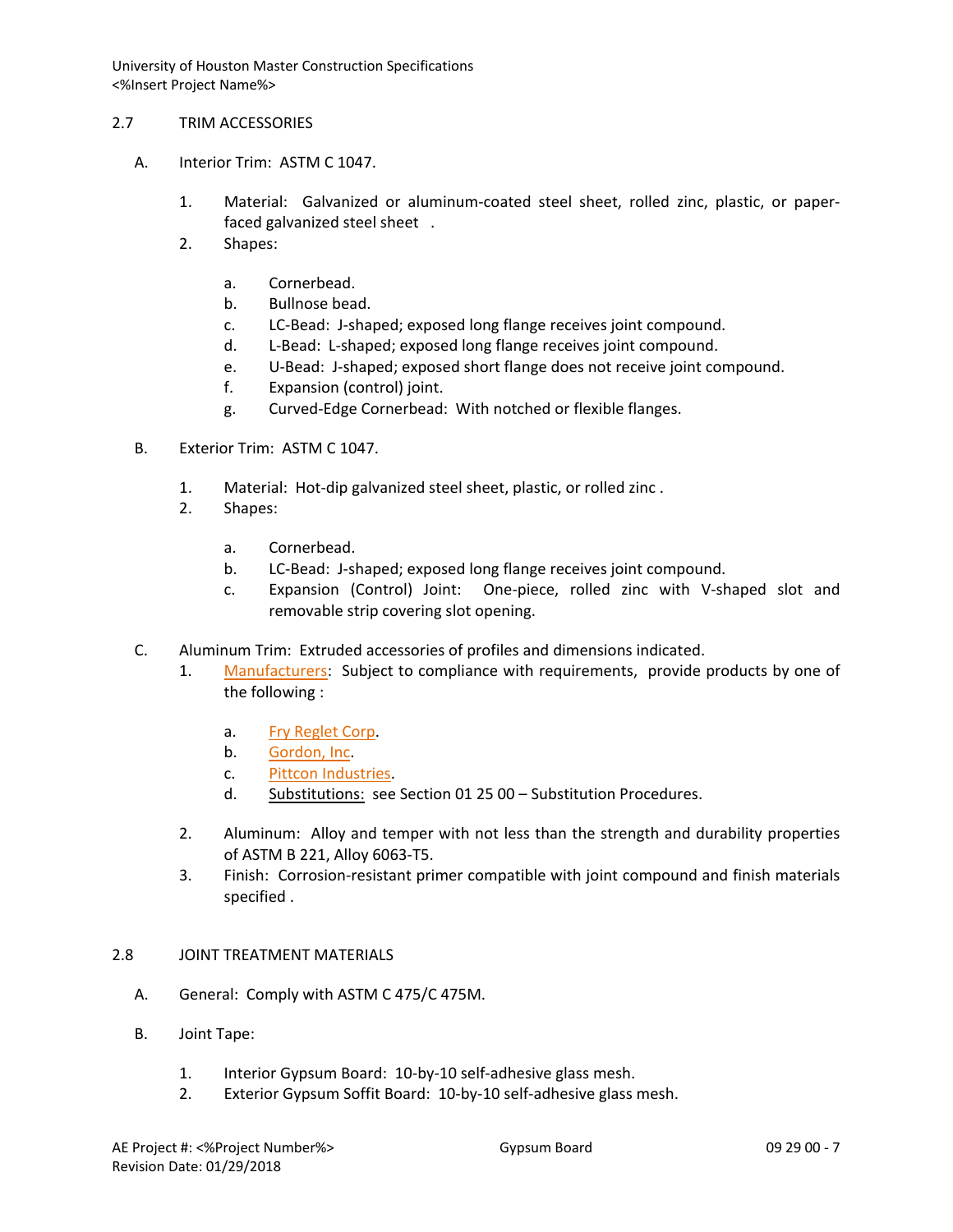- 3. Glass-Mat Gypsum Sheathing Board: 10-by-10 self-adhesive glass mesh.
- 4. Tile Backing Panels: As recommended by panel manufacturer.
- C. Joint Compound for Interior Gypsum Board: For each coat use formulation that is compatible with other compounds applied on previous or for successive coats.
	- 1. Prefilling: At open joints, rounded or beveled panel edges, and damaged surface areas, use setting-type taping compound.
	- 2. Embedding and First Coat: For embedding tape and first coat on joints, fasteners, and trim flanges, use setting-type taping compound.
		- a. Use setting-type compound for installing paper-faced metal trim accessories.
	- 3. Fill Coat: For second coat, use setting-type, sandable topping compound.
	- 4. Finish Coat: For third coat, use setting-type, sandable topping compound.
	- 5. Skim Coat: For final coat of Level 5 finish, use setting-type, sandable topping compound .
- D. Joint Compound for Exterior Applications:
	- 1. Exterior Gypsum Soffit Board: Use setting-type taping compound and setting-type, sandable topping compound.
	- 2. Glass-Mat Gypsum Sheathing Board: As recommended by sheathing board manufacturer.
- E. Joint Compound for Tile Backing Panels:
	- 1. Glass-Mat, Water-Resistant Backing Panel: As recommended by backing panel manufacturer.
	- 2. Cementitious Backer Units: As recommended by backer unit manufacturer.
	- 3. Water-Resistant Gypsum Backing Board: Use setting-type taping compound and settingtype, sandable topping compound.

# 2.9 AUXILIARY MATERIALS

- A. General: Provide auxiliary materials that comply with referenced installation standards and manufacturer's written recommendations.
- B. Laminating Adhesive: Adhesive or joint compound recommended for directly adhering gypsum panels to continuous substrate.
	- 1. Laminating adhesive shall have a VOC content of 50 g/L or less when calculated according to 40 CFR 59, Subpart D (EPA Method 24).
	- 2. Laminating adhesive shall comply with the testing and product requirements of the California Department of Health Services' "Standard Practice for the Testing of Volatile Organic Emissions from Various Sources Using Small-Scale Environmental Chambers."
- C. Steel Drill Screws: ASTM C 1002, unless otherwise indicated.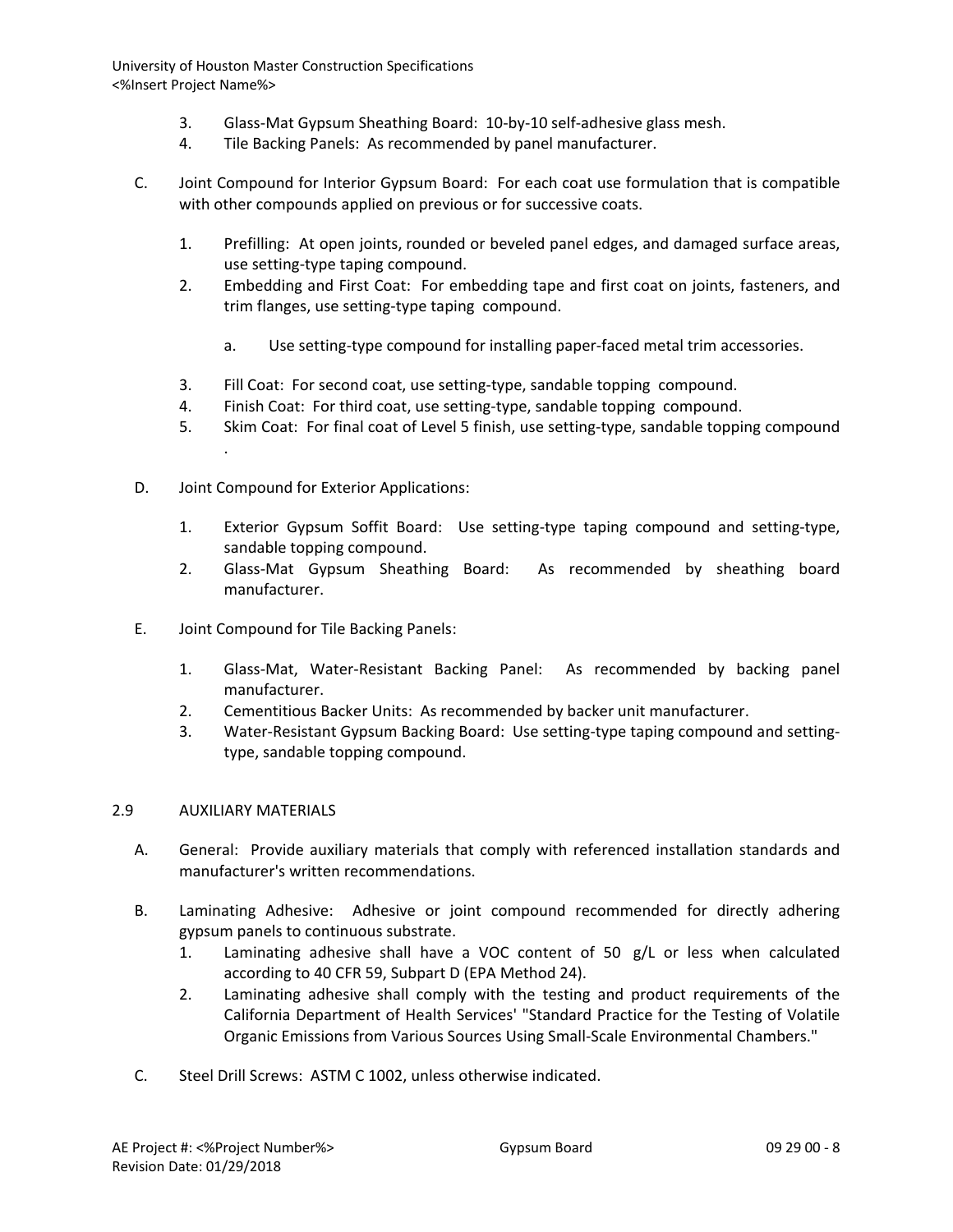- 1. Use screws complying with ASTM C 954 for fastening panels to steel members from 0.033 to 0.112 inch thick.
- 2. For fastening cementitious backer units, use screws of type and size recommended by panel manufacturer.
- D. Sound Attenuation Blankets: ASTM C 665, Type I (blankets without membrane facing) produced by combining thermosetting resins with mineral fibers manufactured from glass, slag wool, or rock wool.
	- 1. Fire-Resistance-Rated Assemblies: Comply with mineral-fiber requirements of assembly.
	- 2. Recycled Content of Blankets: Postconsumer recycled content plus one-half of preconsumer recycled content not less than 25 percent.
- E. Acoustical Joint Sealant: Manufacturer's standard nonsag, paintable, nonstaining latex sealant complying with ASTM C 834. Product effectively reduces airborne sound transmission through perimeter joints and openings in building construction as demonstrated by testing representative assemblies according to ASTM E 90.
	- 1. [Products:](http://www.specagent.com/LookUp/?ulid=261&mf=04&src=wd) Subject to compliance with requirements, provide one of the following :
		- a. Accumetric LLC; BOSS 826 Acoustical Sound Sealant.
		- b. [Specified Technologies, Inc.; Smoke N Sound Acoustical Sealant.](http://www.specagent.com/LookUp/?uid=123456814803&mf=04&src=wd)
		- c. [USG Corporation; SHEETROCK Acoustical Sealant.](http://www.specagent.com/LookUp/?uid=123456814804&mf=04&src=wd)
		- d. Substitutions: see Section 01 25 00 Substitution Procedures.
	- 2. Acoustical joint sealant shall have a VOC content of 250 g/L or less when calculated according to 40 CFR 59, Subpart D (EPA Method 24).
	- 3. Acoustical joint sealant shall comply with the testing and product requirements of the California Department of Health Services' "Standard Practice for the Testing of Volatile Organic Emissions from Various Sources Using Small-Scale Environmental Chambers."
- F. Thermal Insulation: As specified in Section 07 21 00 "Thermal Insulation."
- G. Vapor Retarder: As specified in Section 07 21 00 "Thermal Insulation."

# PART 3 - EXECUTION

#### 3.1 EXAMINATION

- A. Examine areas and substrates including welded hollow-metal frames and framing, with Installer present, for compliance with requirements and other conditions affecting performance.
- B. Examine panels before installation. Reject panels that are wet, moisture damaged, and mold damaged.
- C. Proceed with installation only after unsatisfactory conditions have been corrected.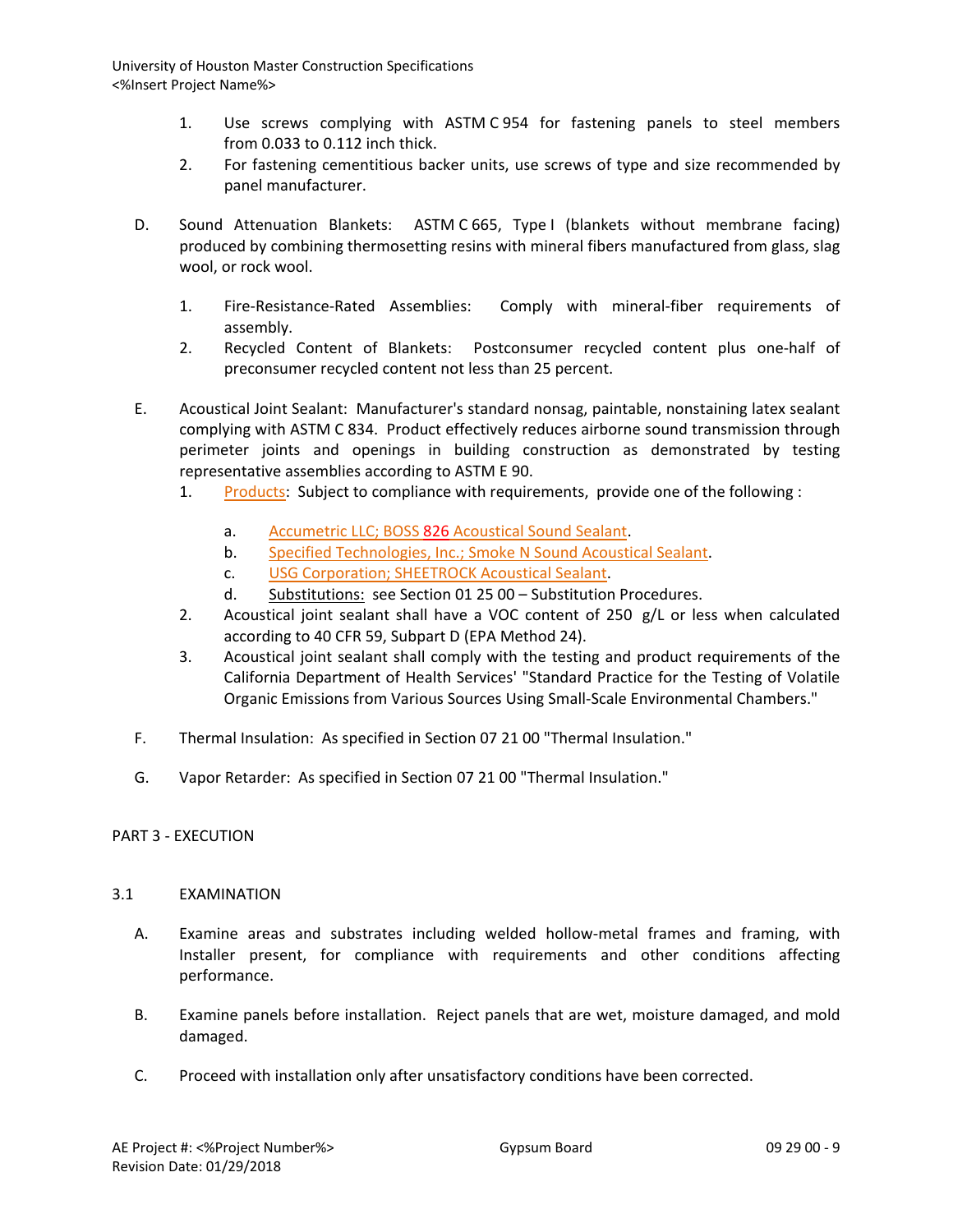### 3.2 APPLYING AND FINISHING PANELS, GENERAL

- A. Comply with ASTM C 840.
- B. Install ceiling panels across framing to minimize the number of abutting end joints and to avoid abutting end joints in central area of each ceiling. Stagger abutting end joints of adjacent panels not less than one framing member.
- C. Install panels with face side out. Butt panels together for a light contact at edges and ends with not more than 1/16 inch of open space between panels. Do not force into place.
- D. Locate edge and end joints over supports, except in ceiling applications where intermediate supports or gypsum board back-blocking is provided behind end joints. Do not place tapered edges against cut edges or ends. Stagger vertical joints on opposite sides of partitions. Do not make joints other than control joints at corners of framed openings.
- E. Form control and expansion joints with space between edges of adjoining gypsum panels.
- F. Cover both faces of support framing with gypsum panels in concealed spaces (above ceilings, etc.), except in chases braced internally.
	- 1. Unless concealed application is indicated or required for sound, fire, air, or smoke ratings, coverage may be accomplished with scraps of not less than 8 sq. ft. in area.
	- 2. Fit gypsum panels around ducts, pipes, and conduits.
	- 3. Where partitions intersect structural members projecting below underside of floor/roof slabs and decks, cut gypsum panels to fit profile formed by structural members; allow 1/4- to 3/8-inch- wide joints to install sealant.
- G. Isolate perimeter of gypsum board applied to non-load-bearing partitions at structural abutments, except floors. Provide 1/4- to 1/2-inch- wide spaces at these locations and trim edges with edge trim where edges of panels are exposed. Seal joints between edges and abutting structural surfaces with acoustical sealant.
- H. Attachment to Steel Framing: Attach panels so leading edge or end of each panel is attached to open (unsupported) edges of stud flanges first.
- I. STC-Rated Assemblies: Seal construction at perimeters, behind control joints, and at openings and penetrations with a continuous bead of acoustical sealant. Install acoustical sealant at both faces of partitions at perimeters and through penetrations. Comply with ASTM C 919 and with manufacturer's written recommendations for locating edge trim and closing off soundflanking paths around or through assemblies, including sealing partitions above acoustical ceilings.
- J. Install sound attenuation blankets before installing gypsum panels unless blankets are readily installed after panels have been installed on one side.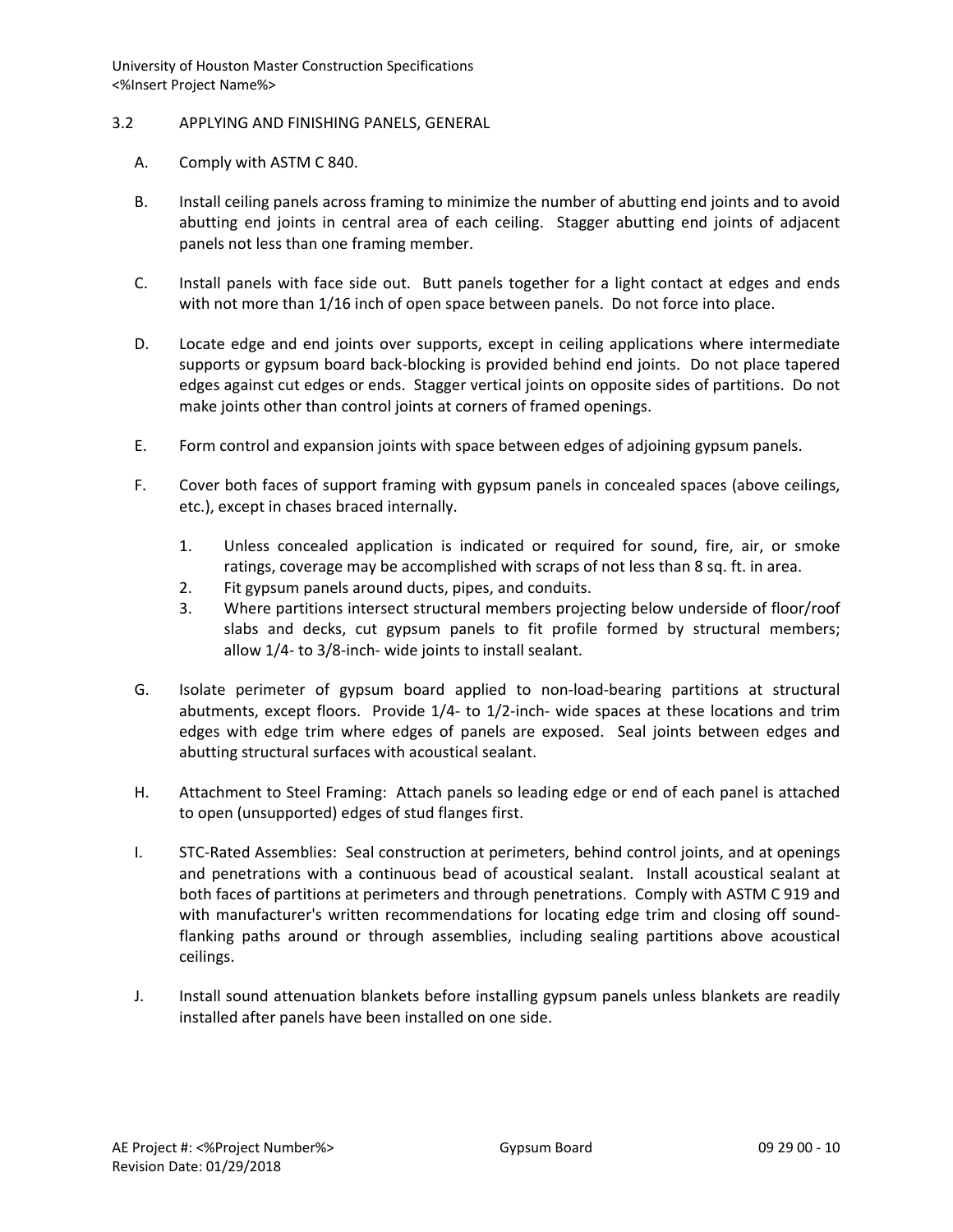# 3.3 APPLYING INTERIOR GYPSUM BOARD

- A. Install interior gypsum board in the following locations:
	- 1. Wallboard Type: As indicated on Drawings .
	- 2. Type X: As indicated on Drawings .
	- 3. Flexible Type: As indicated on Drawings .
	- 4. Ceiling Type: As indicated on Drawings .
	- 5. Abuse-Resistant Type: As indicated on Drawings .
	- 6. Moisture- and Mold-Resistant Type: As indicated on Drawings .
	- 7. Type C: As indicated on Drawings .
	- 8. Glass-Mat Interior Type: As indicated on Drawings .
	- 9. Acoustically Enhanced Type: As indicated on Drawings .
- B. Single-Layer Application:
	- 1. On ceilings, apply gypsum panels before wall/partition board application to greatest extent possible and at right angles to framing unless otherwise indicated.
	- 2. On partitions/walls, apply gypsum panels vertically (parallel to framing) unless otherwise indicated or required by fire-resistance-rated assembly, and minimize end joints.
		- a. Stagger abutting end joints not less than one framing member in alternate courses of panels.
		- b. At stairwells and other high walls, install panels horizontally unless otherwise indicated or required by fire-resistance-rated assembly.
	- 3. On Z-furring members, apply gypsum panels vertically (parallel to framing) with no end joints. Locate edge joints over furring members.
	- 4. Fastening Methods: Apply gypsum panels to supports with steel drill screws.
- C. Multilayer Application:
	- 1. On ceilings, apply gypsum board indicated for base layers before applying base layers on walls/partitions; apply face layers in same sequence. Apply base layers at right angles to framing members and offset face-layer joints one framing member, 16 inches minimum, from parallel base-layer joints, unless otherwise indicated or required by fire-resistancerated assembly.
	- 2. On partitions/walls, apply gypsum board indicated for base layers and face layers vertically (parallel to framing) with joints of base layers located over stud or furring member and face-layer joints offset at least one stud or furring member with base-layer joints, unless otherwise indicated or required by fire-resistance-rated assembly. Stagger joints on opposite sides of partitions.
	- 3. On Z-furring members, apply base layer vertically (parallel to framing) and face layer either vertically (parallel to framing) or horizontally (perpendicular to framing) with vertical joints offset at least one furring member. Locate edge joints of base layer over furring members.
	- 4. Fastening Methods: Fasten base layers and face layers separately to supports with screws .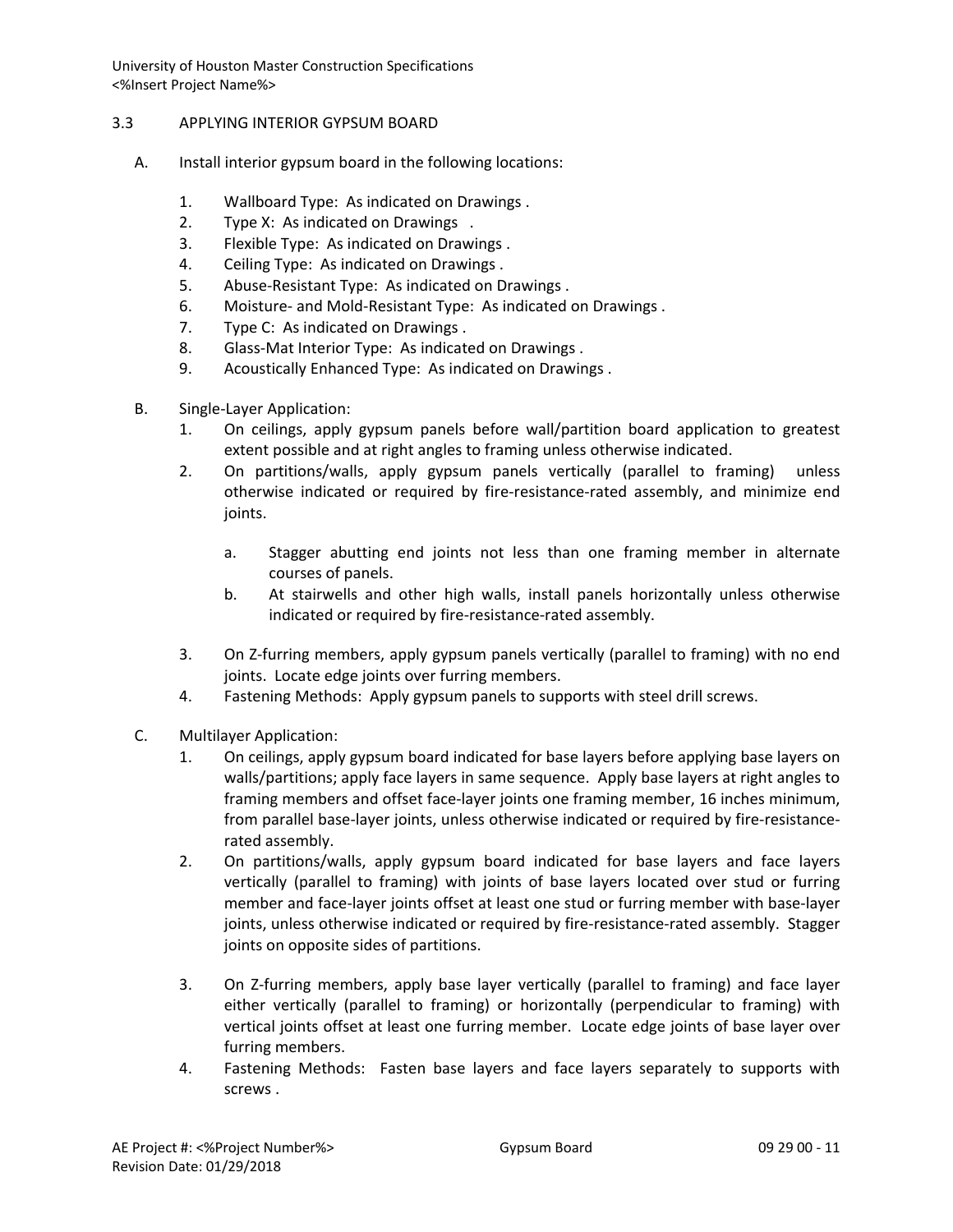- D. Laminating to Substrate: Where gypsum panels are indicated as directly adhered to a substrate (other than studs, joists, furring members, or base layer of gypsum board), comply with gypsum board manufacturer's written recommendations and temporarily brace or fasten gypsum panels until fastening adhesive has set.
- E. Curved Surfaces:
	- 1. Install panels horizontally (perpendicular to supports) and unbroken, to extent possible, across curved surface plus 12-inch- long straight sections at ends of curves and tangent to them.
	- 2. For double-layer construction, fasten base layer to studs with screws 16 inches o.c. Center gypsum board face layer over joints in base layer, and fasten to studs with screws spaced 12 inches o.c.

# 3.4 APPLYING EXTERIOR GYPSUM PANELS FOR CEILINGS AND SOFFITS

- A. Apply panels perpendicular to supports, with end joints staggered and located over supports.
	- 1. Install with 1/4-inch open space where panels abut other construction or structural penetrations.
	- 2. Fasten with corrosion-resistant screws.

#### 3.5 APPLYING TILE BACKING PANELS

- A. Glass-Mat, Water-Resistant Backing Panels: Comply with manufacturer's written installation instructions and install at locations indicated to receive tile. Install with 1/4-inch gap where panels abut other construction or penetrations.
- B. Cementitious Backer Units: ANSI A108.11, at locations indicated to receive tile.
- C. Water-Resistant Backing Board: Install where indicated with 1/4-inch gap where panels abut other construction or penetrations.
- D. Where tile backing panels abut other types of panels in same plane, shim surfaces to produce a uniform plane across panel surfaces.

# 3.6 INSTALLING TRIM ACCESSORIES

- A. General: For trim with back flanges intended for fasteners, attach to framing with same fasteners used for panels. Otherwise, attach trim according to manufacturer's written instructions.
- B. Control Joints: Install control joints at locations indicated on Drawings .
- C. Interior Trim: Install in the following locations:
	- 1. Cornerbead: Use at outside corners unless otherwise indicated.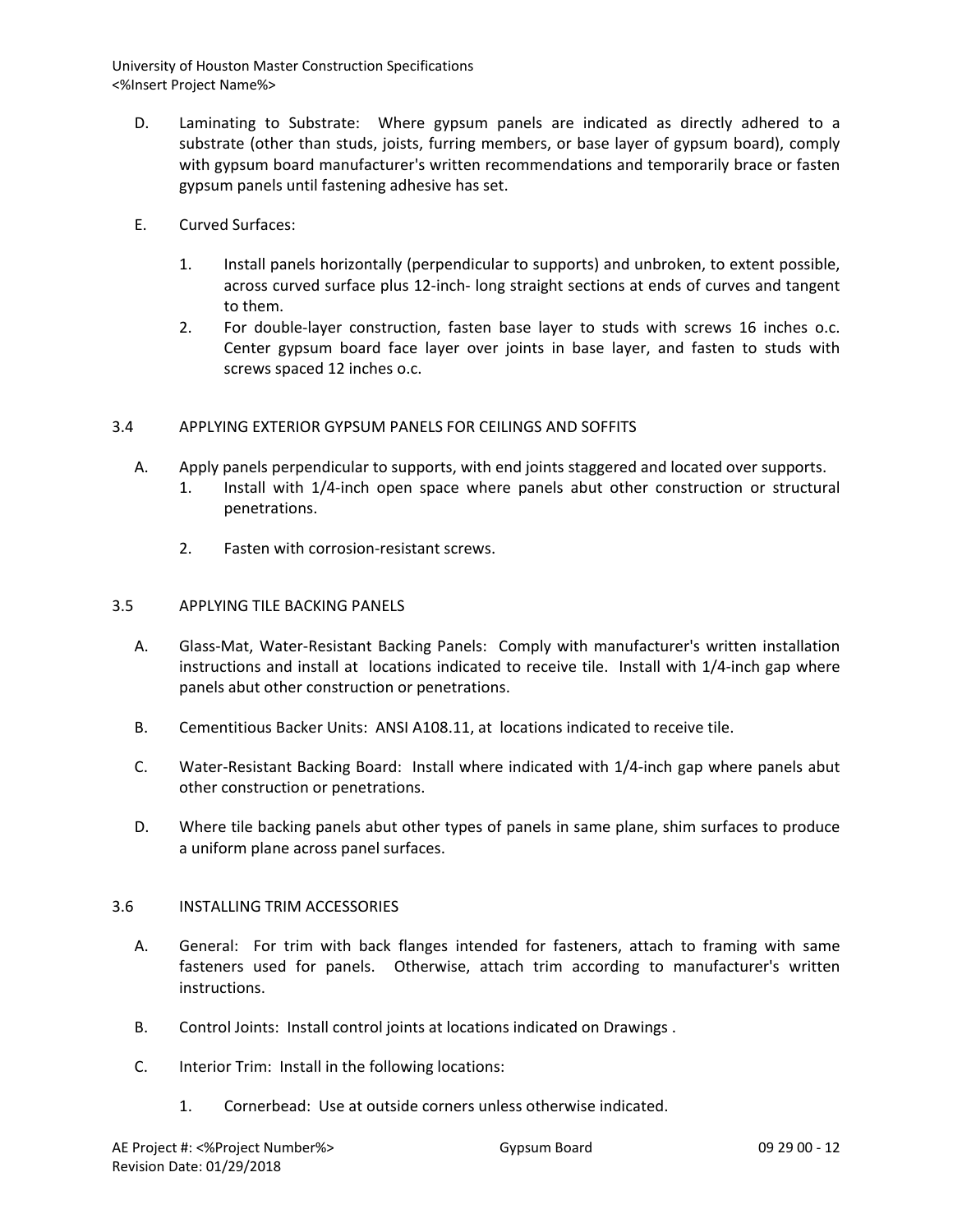- 2. Bullnose Bead: Use at outside corners where indicated .
- 3. LC-Bead: Use at exposed panel edges .
- 4. L-Bead: Use where indicated .
- 5. U-Bead: Use at exposed panel edges .
- 6. Curved-Edge Cornerbead: Use at curved openings.
- D. Exterior Trim: Install in the following locations:
	- 1. Cornerbead: Use at outside corners.
	- 2. LC-Bead: Use at exposed panel edges .
- E. Aluminum Trim: Install in locations indicated on Drawings .
- 3.7 FINISHING GYPSUM BOARD
	- A. General: Treat gypsum board joints, interior angles, edge trim, control joints, penetrations, fastener heads, surface defects, and elsewhere as required to prepare gypsum board surfaces for decoration. Promptly remove residual joint compound from adjacent surfaces.
	- B. Prefill open joints, rounded or beveled edges, and damaged surface areas.
	- C. Apply joint tape over gypsum board joints, except for trim products specifically indicated as not intended to receive tape.
	- D. Gypsum Board Finish Levels: Finish panels to levels indicated below and according to ASTM C 840:
		- 1. Level 1: Ceiling plenum areas, concealed areas, and where indicated.
		- 2. Level 2: Panels that are substrate for tileor where indicated on Drawings .
		- 3. Level 3: Where indicated on Drawings .
		- 4. Level 4: At panel surfaces that will be exposed to view unless otherwise indicated .
			- a. Primer and its application to surfaces are specified in other Section 09 91 23 "Interior Painting." Level 5 is suitable for surfaces receiving gloss and semigloss enamels and other surfaces subject to severe lighting. It is considered a highquality gypsum board finish.
		- 5. Level 5: Where indicated on Drawings .
			- a. Primer and its application to surfaces are specified in other Section 09 91 23 "Interior Painting."
	- E. Glass-Mat Gypsum Sheathing Board: Finish according to manufacturer's written instructions for use as exposed soffit board.
	- F. Glass-Mat Faced Panels: Finish according to manufacturer's written instructions.
	- G. Cementitious Backer Units: Finish according to manufacturer's written instructions.